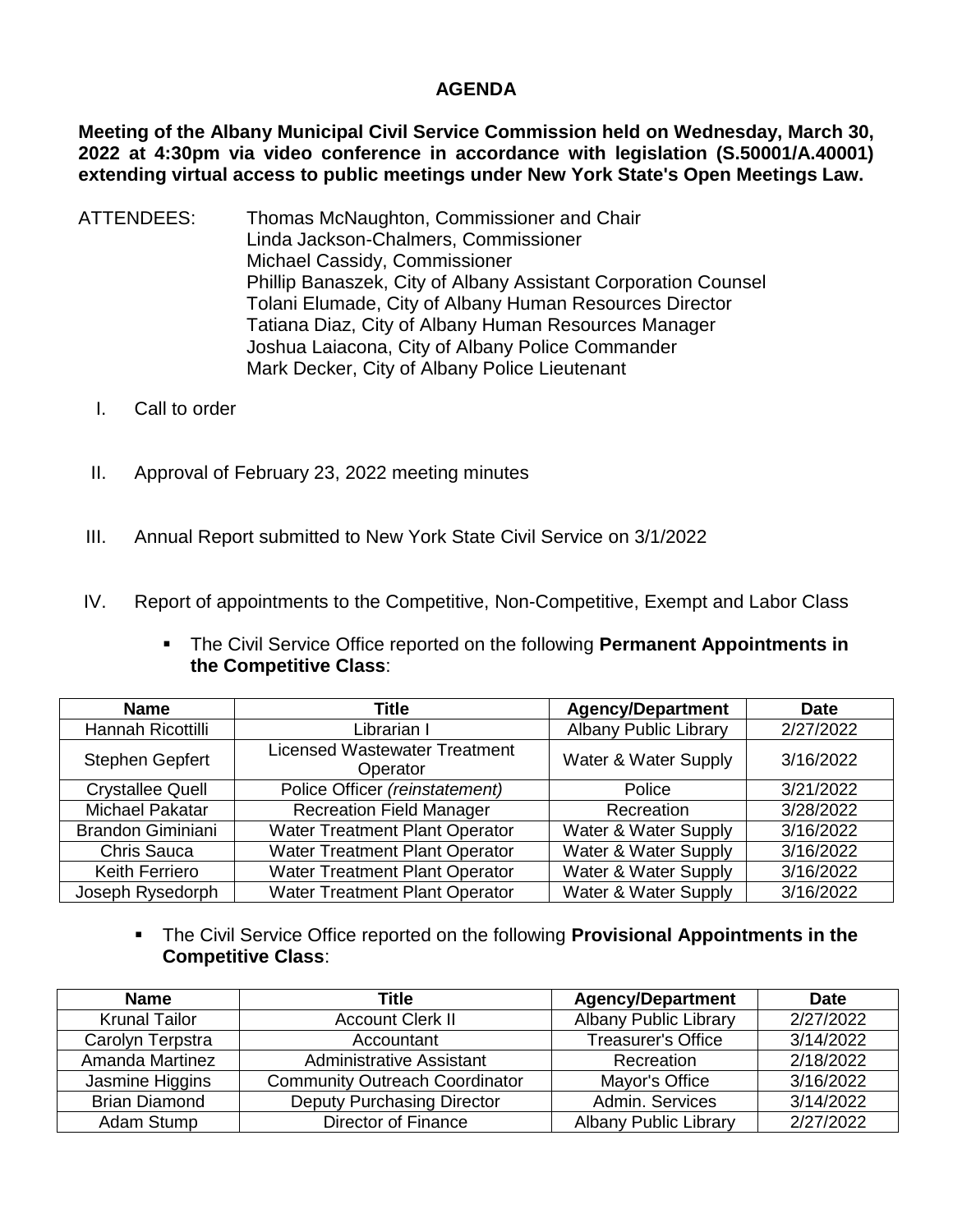City of Albany Municipal Civil Service Commission March 30, 2022 Meeting Agenda

| <b>Name</b>             | <b>Title</b>                         | <b>Agency/Department</b>       | <b>Date</b> |  |
|-------------------------|--------------------------------------|--------------------------------|-------------|--|
| <b>Timothy Doherty</b>  | Director of Programs & Support       | Albany Housing                 | 3/07/2022   |  |
|                         | <b>Services</b>                      | Authority                      |             |  |
| <b>Shamichael Cowan</b> | Human Resources Generalist I         | <b>Administrative Services</b> | 3/07/2022   |  |
| Adriana Sutton          | Human Resources Generalist II        | <b>Administrative Services</b> | 3/28/2022   |  |
| Julia Harman Brown      | <b>Keyboard Specialist</b>           | Albany Housing                 | 2/16/2022   |  |
|                         |                                      | Authority                      |             |  |
| Felix Santiago          | Maintenance Aide                     | Albany Housing                 | 3/02/2022   |  |
|                         |                                      | Authority                      |             |  |
| Sara Chaudari           | <b>Payroll Director</b>              | <b>Administrative Services</b> | 3/28/2022   |  |
| Nicholas Poleto         | <b>Risk Assessor</b>                 | <b>Albany Community</b>        | 1/31/2022   |  |
|                         |                                      | Development                    |             |  |
| Daniel Morettoni        | <b>Risk Assessor</b>                 | <b>Albany Community</b>        | 1/31/2022   |  |
|                         |                                      | Development                    |             |  |
| <b>Nathaniel West</b>   | <b>Sanitation Equipment Operator</b> | <b>General Services</b>        | 3/10/2022   |  |
| <b>Robert Wilsey</b>    | <b>Sanitation Equipment Operator</b> | <b>General Services</b>        | 3/10/2022   |  |

 The Civil Service Office reported on the following **Non-Competitive Class** appointments:

| <b>Name</b>               | <b>Title</b>                         | <b>Agency/Department</b> | <b>Date</b> |
|---------------------------|--------------------------------------|--------------------------|-------------|
| Victoria Ruiz             | <b>Building Maintenance Worker</b>   | Recreation               | 3/11/2022   |
| Tyrone Hedgepeth          | <b>Equipment Operator II</b>         | <b>General Services</b>  | 3/10/2022   |
| <b>Kenneith Carter</b>    | <b>Equipment Operator II</b>         | <b>General Services</b>  | 3/10/2022   |
| Nijee Rice Jones          | Laborer I                            | <b>General Services</b>  | 2/15/2022   |
| <b>Waychard Robinson</b>  | Laborer I                            | <b>General Services</b>  | 3/10/2022   |
| Stephen Putnam            | Laborer I                            | <b>General Services</b>  | 3/10/2022   |
| <b>Justin Barcomb</b>     | Laborer I                            | <b>General Services</b>  | 3/10/2022   |
| <b>Cameron Holloway</b>   | Laborer I                            | <b>General Services</b>  | 3/10/2022   |
| <b>Ricardo Pearce</b>     | Laborer I                            | <b>General Services</b>  | 3/10/2022   |
| <b>Michael Charleston</b> | Laborer I                            | <b>General Services</b>  | 3/24/2022   |
| <b>Randy Russel</b>       | Laborer I                            | <b>General Services</b>  | 3/24/2022   |
| <b>Robert Willsey</b>     | <b>Sanitation Equipment Operator</b> | <b>General Services</b>  | 3/10/2022   |
| Dante Lewis               | <b>Sanitation Worker</b>             | <b>General Services</b>  | 2/17/2022   |
| David Jones               | <b>Sanitation Worker</b>             | <b>General Services</b>  | 2/17/2022   |
| <b>William McClinton</b>  | <b>Sanitation Worker</b>             | <b>General Services</b>  | 3/10/2022   |
| <b>Tyler Westervelt</b>   | <b>Sanitation Worker</b>             | <b>General Services</b>  | 3/10/2022   |
| <b>Austin Ferrandino</b>  | <b>Sanitation Worker</b>             | <b>General Services</b>  | 3/10/2022   |
| Anthony Bianchino         | <b>Sanitation Worker</b>             | <b>General Services</b>  | 3/10/2022   |

The Civil Service Office reported on the following **Labor Class** appointments:

| Name           | . itle            | \aencv/Department | Date  |
|----------------|-------------------|-------------------|-------|
| asha<br>'ivers | Aide<br>۰ω<br>ног | eation            | 10000 |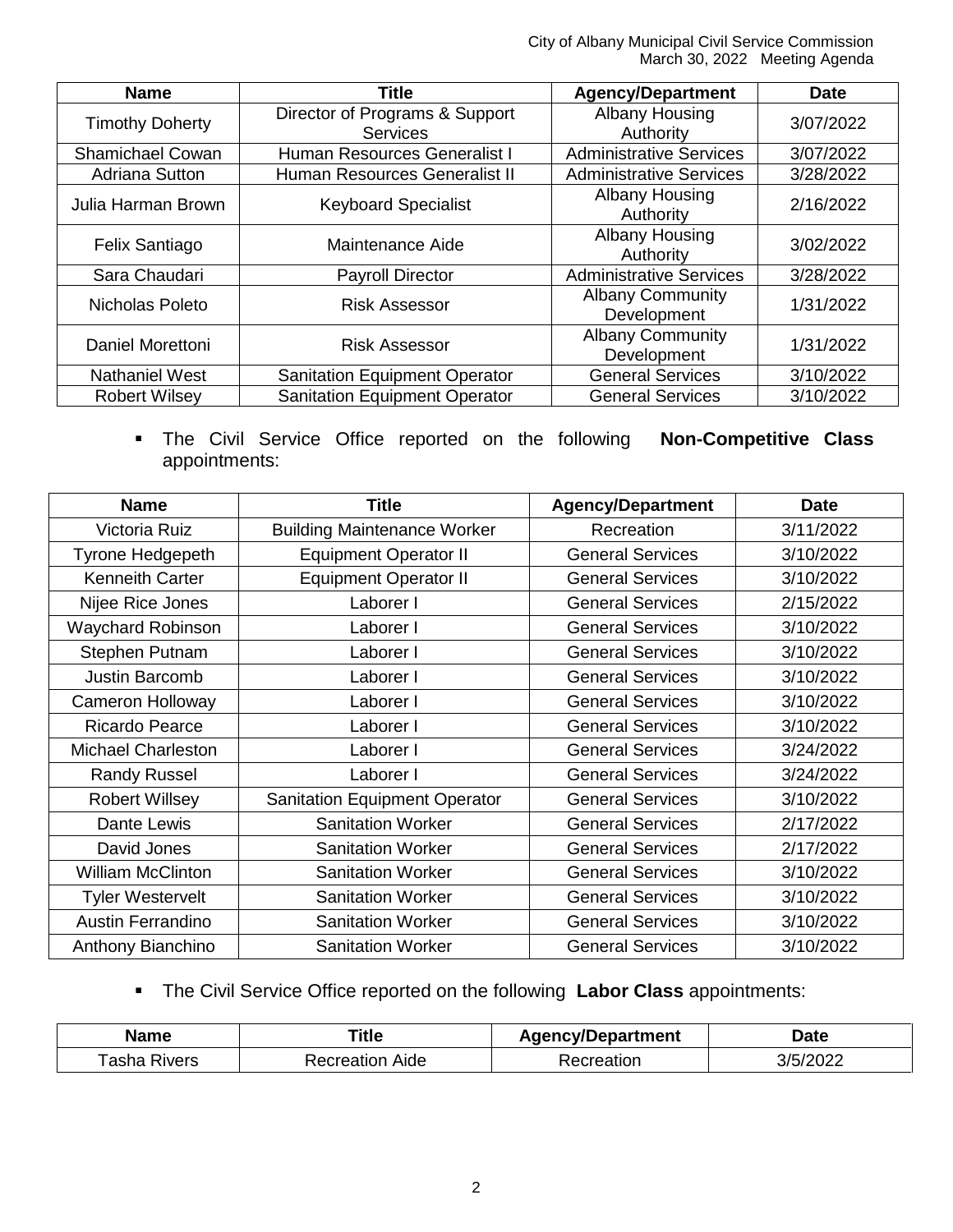- V. Creation of New Job Specifications
	- **Senior Laborer (Albany Parking Authority)**
- VI. Amendment of Job Specifications
	- Assessment Aide
	- **Data Analyst**
- VII. Police Officer list #63-027 Non-Selections
	- **Failed Physical Agility** 
		- o James McKeever
	- **Candidates deferring:** 
		- o Dioris Lajara
		- o Clyde Welsh
	- Candidates to submit for Disqualification after Background Investigation and Interview
		- $\circ$  Civil Service Law 50(4)(e) who have been dismissed from a permanent position in the public for incompetency or misconduct:

| <b>INITIALS</b> |  |
|-----------------|--|
|                 |  |

o City of Albany Local Civil Service Rule IX (1) Disqualification- Lacking Good Moral Character:

| <b>INITIALS</b> |
|-----------------|
| ВP              |
| MP              |
| <b>NC</b>       |

Candidates to submit for Disqualification after Psychological testing & evaluation

| <b>INITIALS</b> |
|-----------------|
| MH              |
| <b>NR</b>       |
| <b>JD</b>       |
| SN              |
| <b>MR</b>       |
| AA              |
| AH              |